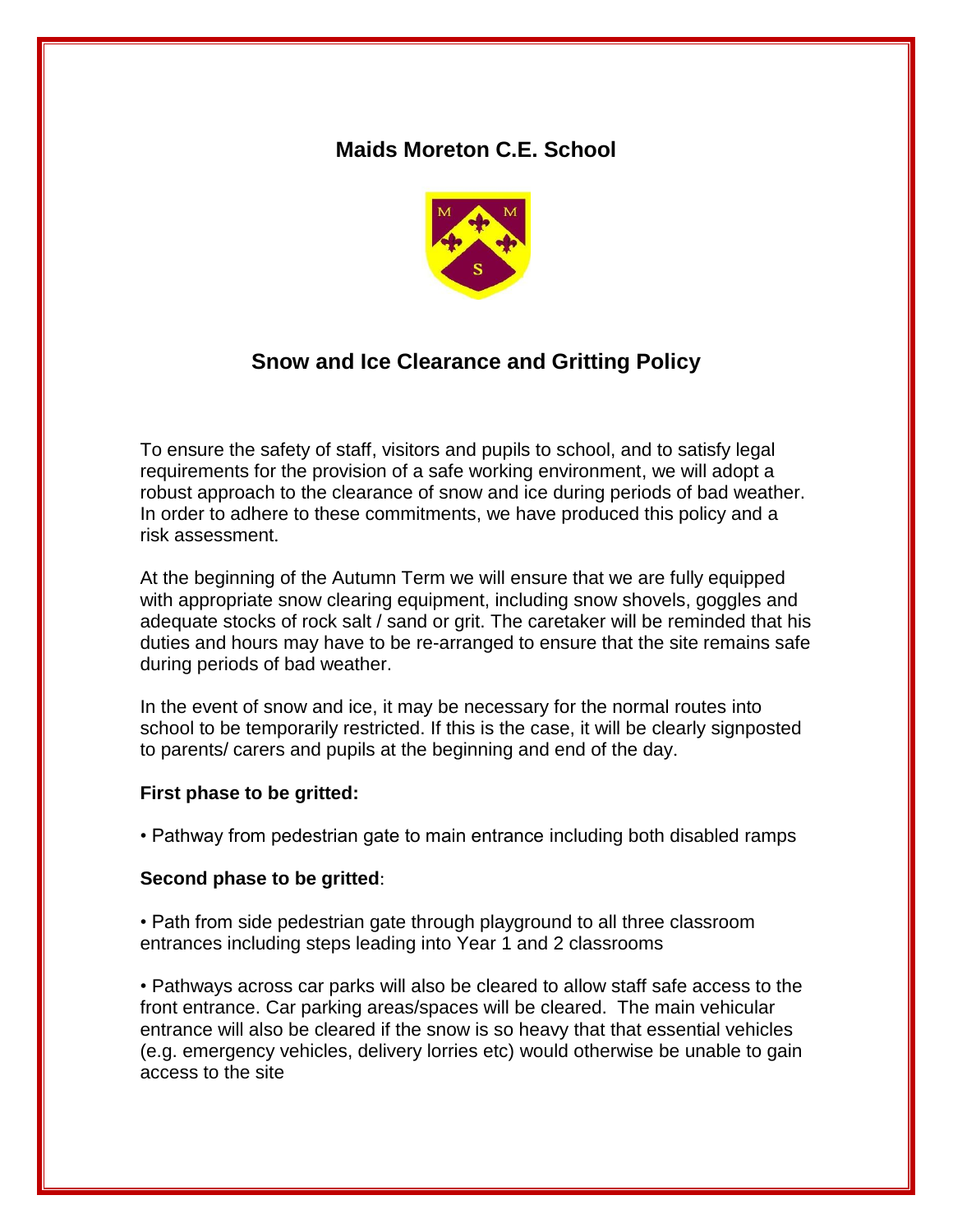## **The Headteacher will:**

- Carry out a review of these procedures (including this policy and risk assessment) in the first half of the Autumn term to ensure their continued relevance.
- Liaise with the caretaker to confirm expectations of this policy.
- In lieu of caretaker absence, make alternative arrangements to ensure continuity of service.
- Regularly check paths throughout the day to ensure re-freezing or further snow coverage has not occurred. If it has, areas will be re-cleared and gritted as necessary.
- Communicate this policy to parents and carers.

# **The Caretaker will:**

- Be responsible for the immediate clearance of snow and ice in designated areas, in line with this policy.
- Ensure that adequate supplies of all materials required for snow and ice clearance are in stock well in advance of the onset of winter and replenished promptly when stocks run low.
- Clear pathways through snow and ice of a width (at least one metre) suitable to allow access for pedestrians, pushchairs and wheelchairs using a snow scraper or shovel. Once the path has been cleared, rock salt or grit will be used to assist in providing extra grip. (snow and ice will NOT be brushed, or dissolved using hot water, as this will make surfaces more hazardous)
- Ensure that equipment provided to clear snow and ice is adequate for the purpose and maintained in a satisfactory condition.
- Ensure that all access routes are clear by 8am at the latest.
- Please note It is not appropriate for school staff to clear or grit areas falling outside the school site boundary.

# **All staff will:**

- Report any concerns regarding snow and ice clearance to the head teacher.
- Be responsible for safeguarding their own health and safety in snow and icy weather and that of the pupils in their charge.
- Wear footwear / clothing appropriate to the conditions.
- Liaise with senior management before home time and adopt an exit plan which is appropriate to the conditions.